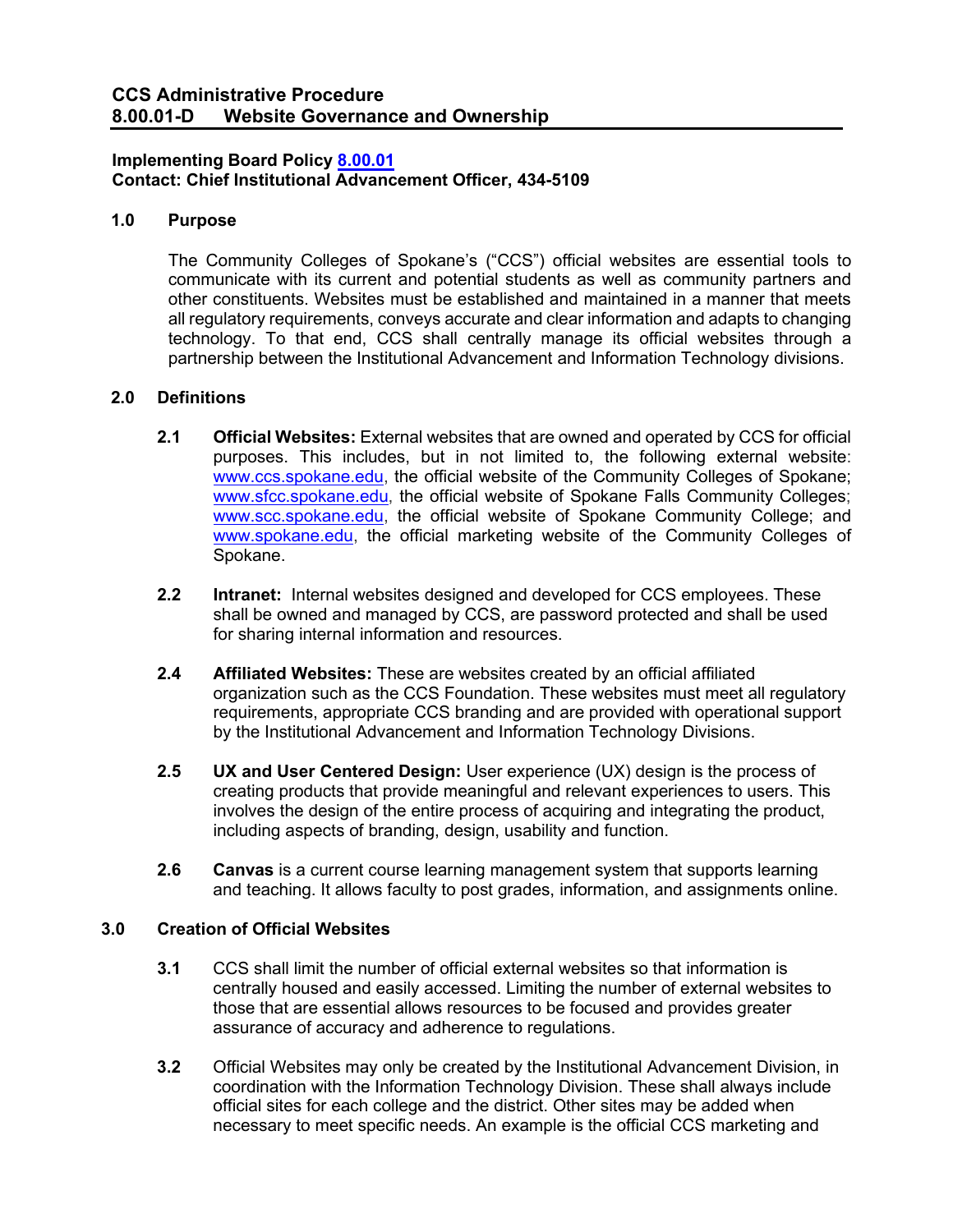recruitment website.

- **3.3** Affiliated websites, such as the website for the CCS Foundation, are very limited and must follow all regulatory and accessibility laws and CCS branding guidelines. These sites may only be created and provided with CCS support following approval from the divisions of Information Technology and Institutional Advancement.
- **3.4** Faculty websites are discouraged, and faculty are instead encouraged to keep course information inside the current CCS Learning Management Software ( e.g. Canvas) so that it can be easily found and easily managed to meet accessibility requirements. The Institutional Advancement Division does not provide support or services to faculty websites, nor does it govern their use. Any such faculty website is required to follow all regulatory requirements for retention, accessibility and information accuracy.
- **3.5** The creation of unauthorized public-facing websites on behalf of CCS, SCC or SFCC presents a possible risk of liability for the College because CCS is subject to penalties and repercussions if these sites fail to adhere to the requirements and laws regarding accessibility, retention, information accuracy and functionality. Because of this, when unauthorized external websites are found, the employees who created them will be asked to take these sites down and assistance will be provided to move essential and relevant information to one of the Official Websites as described above.

#### **4.0 Official Website Content Organization**

- **4.1** All websites shall reflect the CCS brand and strategic goals and shall be accurate, easy to navigate and adapt to changing technology. All pages should be mobile responsive in their design. Color, logo usage, text fonts, and branding should all comply with [CCS branding standards.](https://ccsnet.ccs.spokane.edu/Graphics,-Marketing---PR/CUSTOM-PAGES/Publications/CCS_StyleGuide.aspx)
- **4.2** All CCS web pages are required to use the standard design/themes, templates and navigation developed for the Official Websites.
- **4.3** The designated audiences for Official Websites are current students, prospective students and community members. Because of this, information and content aimed primarily at CCS faculty and staff shall be kept on CCS Intranet pages, not official external websites.
- **4.4** Every department, program and division is expected to review its content at least annually and submit requests with necessary updates and improvements. Website information should be kept up to date to the greatest extent possible.
- **4.5** Clear, simple and inviting language is encouraged throughout the website so that it provides the greatest service to its audience. To the greatest extent possible, content on CCS websites shall be written to a sixth-grade reading level and efforts should always be made to avoid abbreviations and academic jargon.
- **4.6** Whenever possible, information should be in a single place to avoid creating unnecessary pages and duplicate content. Content that needs to appear in multiple locations should be in a single place and shared dynamically.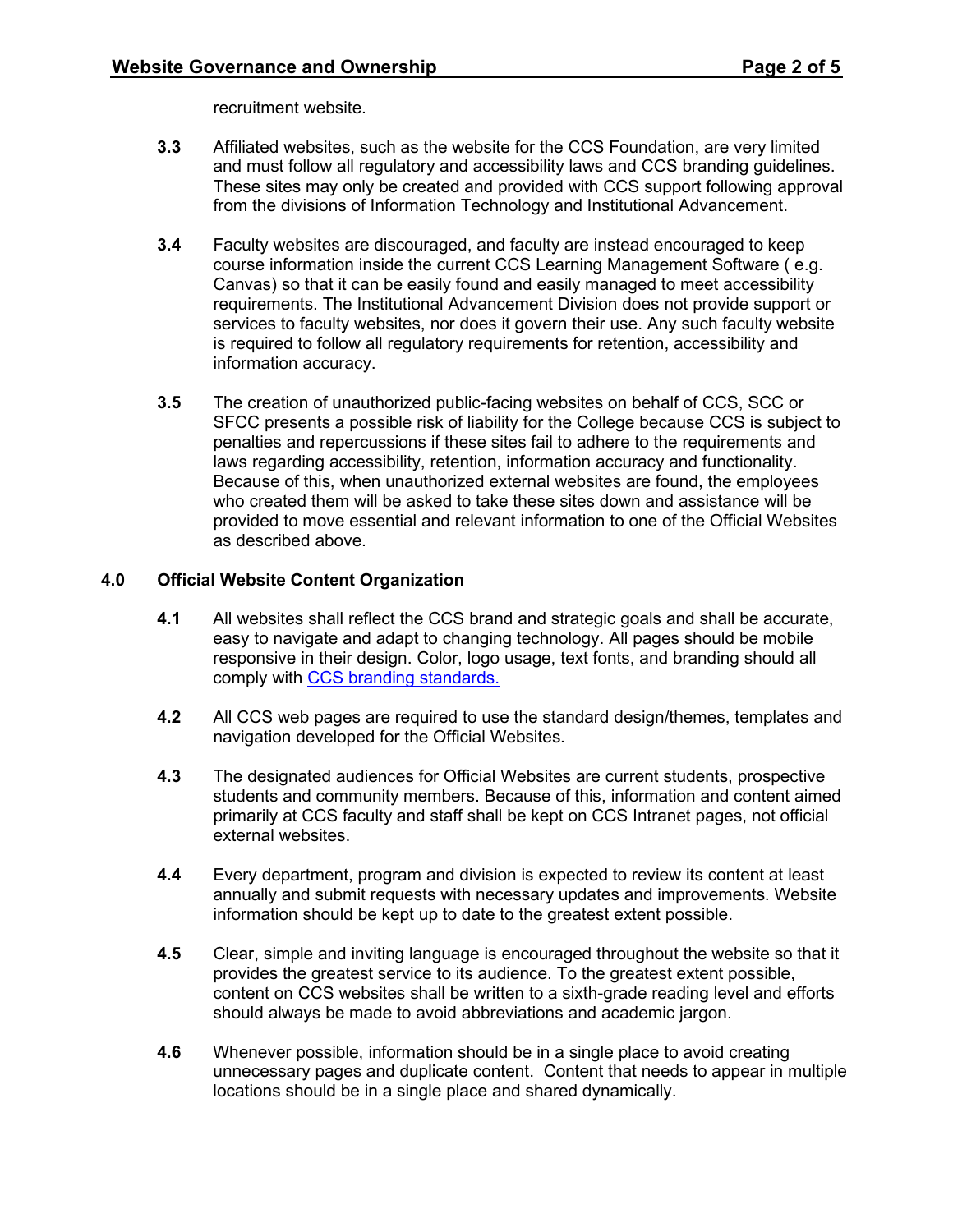**4.7** Photography and videos on official websites must be high quality, must have

required permissions and CCS photo releases and must be replaced on a regular basis to maintain freshness throughout the site. As much as possible, photos and videos should be from CCS or our partners, rather than from stock image sites.

- **4.8** Links are considered a type of content and all links must relate to the purpose of the web page. Official CCS websites will not link to non-governmental private organizations unless they are under contract with CCS or have an official relationship of some type with CCS.
- **4.9** As much as possible, Official Website design, content and organization should follow the concepts of UX and User Centered Design to ensure they are best serving students, prospective students and community members. User experience testing is recommended when significant changes are proposed.

## **5.0 Advertising and Commercial Solicitations**

- **5.1** There shall be no advertising nor commercial solicitations for any non-CCS service, event or program on CCS websites.
- **5.2** Examples of allowed promotions include CCS services such as The Greenery or Orlando's as well as CCS events such as drama productions.
- **5.3** Any website payment portals or sales tools must be approved by the Chief Financial Officer as well as the Chief Institutional Advancement Officer before they can be implemented to ensure all financial and accounting rules are followed.

#### **6.0 Emergency Notifications**

**6.1** The Official Websites shall include emergency notification functionality that shall be used in accordance with the [CCS Emergency Management Plan.](https://shared.spokane.edu/ccsglobal/media/Global/PDFs/District/Procedures/EmergencyManagementPlan.pdf)

#### **7.0 Accessibility**

- **7.1** Websites, web pages and web content must meet all accessibility requirements in state and federal laws. This includes all PDFs, which must meet accessibility testing before they can be posted on an official website.
- **7.2** Images must meet accessibility requirements with short descriptions (alt tags) for all images and captions for all videos.
- **7.3** As accessibility regulations change, website content changes also may be required and shall be addressed as quickly as possible.

# **8.0 Governance and Decision Making**

**8.1** It is understood that all Official Websites are living tools that require constant updating, re-organization and improvements. Adapting and improving official websites is a shared responsibility among the Institutional Advancement Division, Information Technology Division and the colleges, programs, departments and divisions whose information resides in the official websites. As such, there is a structure and process for making these modifications.